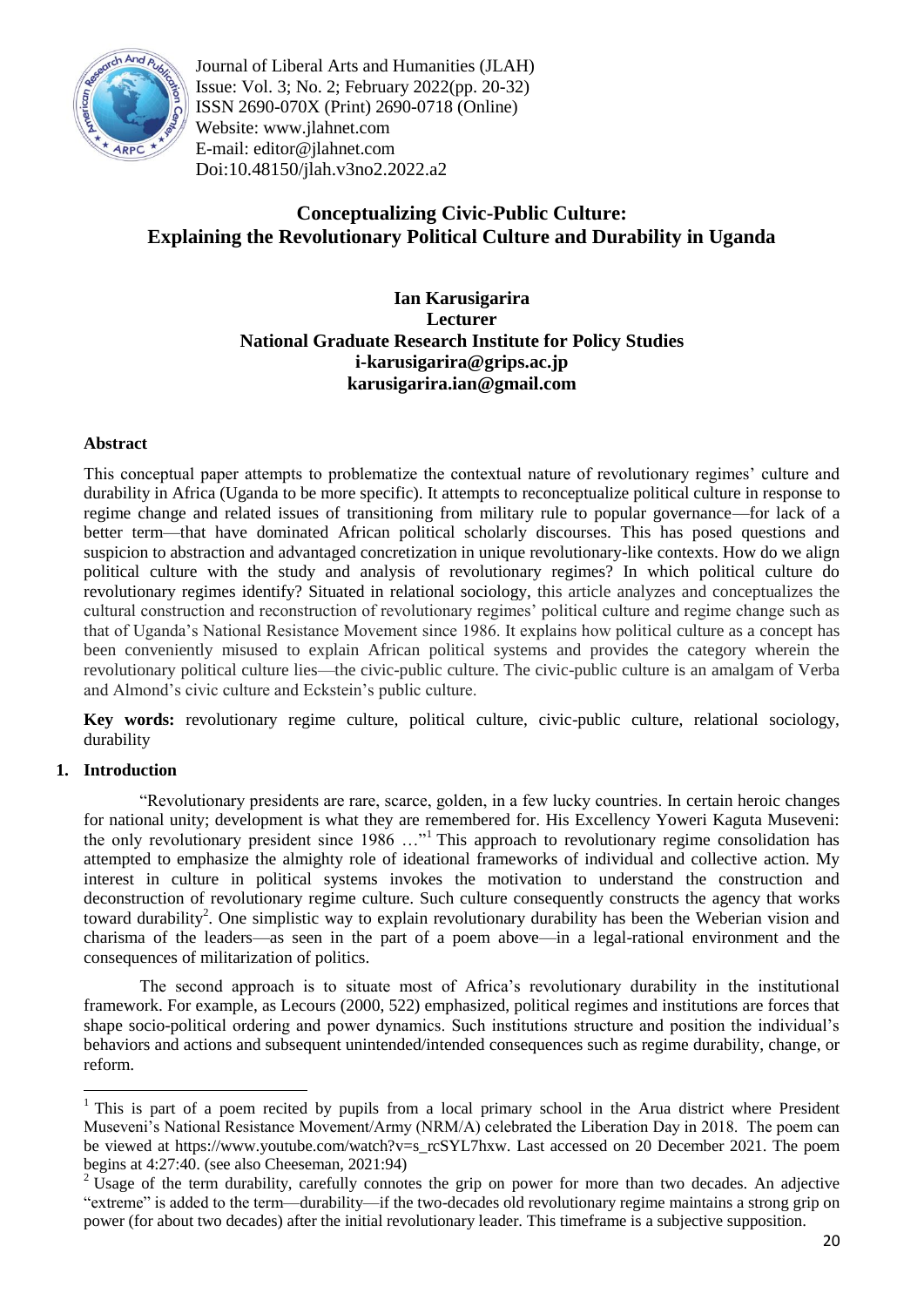The third approach is to use Lachapelle, Levitsky, Way, and Casey (2020) revolutionary durability framework. They contended that the development of cohesive ruling parties and powerful and loyal security apparatuses, as well as the destruction of alternative power centers, are the necessary and sufficient conditions for durability. According to Lachapelle *et al* revolutionary regimes emerge out of social revolutions (see also, Skocpol 1979). Such regimes possess four major features: mass-leadership and mass-support; involvement of violent power usurpation; social transformation involving the crippling of the pre-existent power centers (coercive apparatuses)—building new armies, loyal bureaucracies, and other state institutions (structures); and finally, the initiation of radical social change. This is the point of departure to the contribution of this article.

Efforts to explain revolutionary regimes' durability from a cultural dimension have been missing. Such regimes attempt to redefine civil-military relations with claims of mass-led legitimation on one hand, and the military philosophy of capture and dominion on the other. This is an intersubjective process that over time becomes very difficult to trace from general public perceptions and "so-called lived experiences<sup>3</sup>". The realities of a revolutionary regime and its legitimation are first made possible by the historical contexts and the mass dislike of the events that precipitated the necessity for a revolution in the first place, the ingenuity of leaders of the revolutionary struggle, and then the web of interconnected relations that thereafter firmly provide a foundation for durability. While a revolutionary leader can be a symbol of the revolution, a revolutionary consolidation involves ideational approaches (including reference to the historical turmoil and sanctification of the revolutionary ethos) which cement the virtues and norms of the revolution and sets taboos on non-compliance. The process of embedding revolutionary ideology requires the recruitment of trust networks that entangle a cultural web of impunity (corruption/patrimonialism). Also, a recourse to co-optation and/or destruction of emerging opposition and deployment or instrumental use of identity conflicts (based on religions and tribes) seemingly add to the mechanism of revolutionary regime survival (Karusigarira, 2020).

Durability, however, becomes contested if some of the pillars such as the ideological grip, or the military engagement become compromised. Such a compromise may change the shape of the regime to absolutism/authoritarianism and sometimes the collapse.

The goal of this article is to conceptually ground the revolutionary regime consolidation in Africa by first situating such a regime in the richer context of political culture. This involves clarification of the conceptual path that political culture has taken, as well as new considerations. Then, these civic-public engagements as relations of power will be situated in a cultural space. Beyond democratization, authoritarianism, and hybrid regimes, this cultural inclusion offers an alternative to the understanding of complicated regime dynamics in most African revolutionary/authoritarian regimes.

This paper is structured into six sections: Section one introduced the idea to be analyzed. Section two highlights the argument, the research questions, and methodological issues. Section three explains what the revolutionary regime entails. Section four revisits political culture as a conceptual framework. Section five presents the findings concerning the civic-public culture. The sixth section concludes.

#### **2. The Argument, questions, and methodological concerns**

**.** 

This is a conceptual article that explains revolutionary regime survival in post-independence Africa. A reference to Uganda's revolutionary regime—the National Resistance Movement (NRM/A)—that assumed power in 1986 and has kept its grip to date can be made. However, the analysis fits neatly in the contexts such as that of post-war Rwanda, Burundi, Angola, Algeria, and other countries on the continent with related characteristics.

This article attempts to explain that the cultural dynamics as explanatory mechanisms of regime consolidation can be best understood within a civic-public cultural form of political culture. The most important feature is that aspects of state and government operations such as electoral processes, decentralization and centralization, freedoms, rights, and rule of law may depend directly or indirectly on the revolutionary politico-cultural configurations yet understudied.

<sup>&</sup>lt;sup>3</sup>Lived experience, here, is a combination of instrumental and cultural processes that manifest in individual's representations. Experiences in revolutionary-based politically-sensitive environments are representations of a revolutionary-constructed world.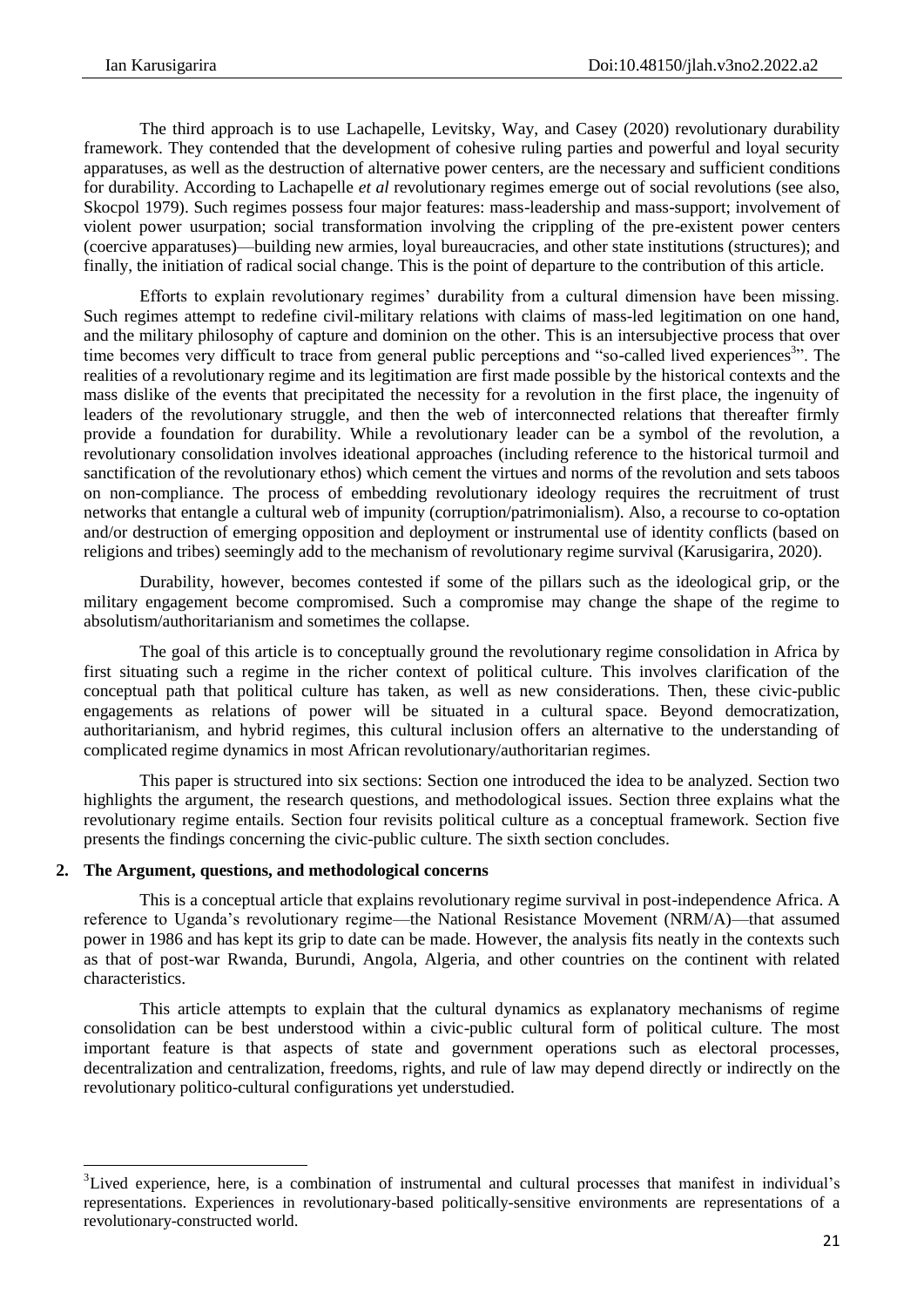These revolutionary regime dynamics instigate a wave of pressure aimed at the re-conceptualization of culture in politics. Among different forms of political culture such as civic culture, public culture, and popular culture, there are compelling explanatory points for the introduction of civic-public culture in the political processes in some African revolutionary-based regimes such as Uganda, (and Rwanda). C*ivic-public culture* involves the shared beliefs constitutive of at least two processes. The first process is the historycontext strategic instrumentalization in the making of a revolutionary hegemony. In this process a wide range of principles, rules of civil practices, and military engagement is present. This is a process of cultural incubation that involves instrumental and constructive projects of political (revolutionary) elites and the *omuntu w'awansi* (literally translated as a person at the base of the political pyramid) whose disgust over historic turmoil and dictatorships is at its volcanic apex.

The second category is a process involving established regime sustenance (reproduction). The *culturalization* process in this phase involves aspects of emergent taken-for-granted outcomes of the regime's routine socialization leading to reinforcement of instrumental values and rituals established in the first revolutionary phase.

These mechanisms can be explained by the deployment of historic turmoil (memory of war), manipulative revolutionary ideology, deployment of patrimonial-based state corruption and trust networks as well as retrospective outcomes of protests as a legitimation of the status quo (Karusigarira, 2020).

The article emphasizes that the civic-public culture is a construct and an analytic position that amalgamates instrumental politics, the infectious notion of socialization in a society of strict rules of normal practice, as well as a network of protection rackets powered by systemic exclusionary state operations for the control of the public space. Yet, allowing for the civic engagements to portray a sense of political competition for power. These revolutionary mechanisms are mutually inclusive and re-enforce and interweave very conveniently. Culture, here, presents itself as the ends yet as the means in the meaning construction of political action of individuals either in unconventional politics, for example, protests, or in perceived conventional politics such as "electoral democracies".

There are some crucial questions to be asked: How do we align political culture with the study and analysis of revolutionary regimes? In which political culture do revolutionary regimes identify? These questions attract a relational methodological approach associated with Harrison White (2008, 1970). Based on the doctoral studies I conducted between 2015 and 2020 on revolutionary regimes, the historical content analysis (such as books, journals, and periodicals), online documentaries and media content, and autoethnographic encounters with the revolutionary environment were employed. There was some reluctance in the attempt to incorporate the views of the research subjects as this is the basis for the argument against civic participation as a yardstick for political culture in very sensitive revolutionary settings.

## **3. The revolutionary regimes<sup>4</sup>**

Whilst this article may not overly interest itself with the background theorization of revolutions, a brief highlight of the literature on revolutions and the understanding of the mechanisms informing the revolutionary regimes' creation and retention of political power are needed. Knowledge of these mechanisms gives the scholars of mobilization for collective action as well as those interested in the maintenance of status quo leverage over the boundary between the extent of agency's influence and the power of the taken-forgranted properties of political life. This analysis is quite distinctive because it separates the revolutionary regimes that principally emphasize(d) the cause for which they hypothetically exist(ed), from other political regimes.

There have been scores of literature on the revolutionary regimes but the most remarkable originate from Paine's (1776) *Common Sense*. In a pamphlet published anonymously, Paine elaborated on the arguments for the colonies occupied by oppressors to fight for egalitarian regimes—those that guaranteed equality. At the time of *Common Sense,* American colonies' discussion of independence was treasonous although there had already been flares of hostilities between Great Britain and the colonies. This pamphlet is considered to have inspired American Independence that was attained later in July 1776, and later, influenced the famous French Revolution of 1789 against the French Monarchy's oppressive status quo leading to the untimely end of Louis xiv's reign.

1

<sup>&</sup>lt;sup>4</sup> Based on the doctoral research I conducted between 2015 and 2020 on revolutionary survival in Uganda submitted to Tokyo University of Foreign Studies. Accessed here info:doi/10.15026/106457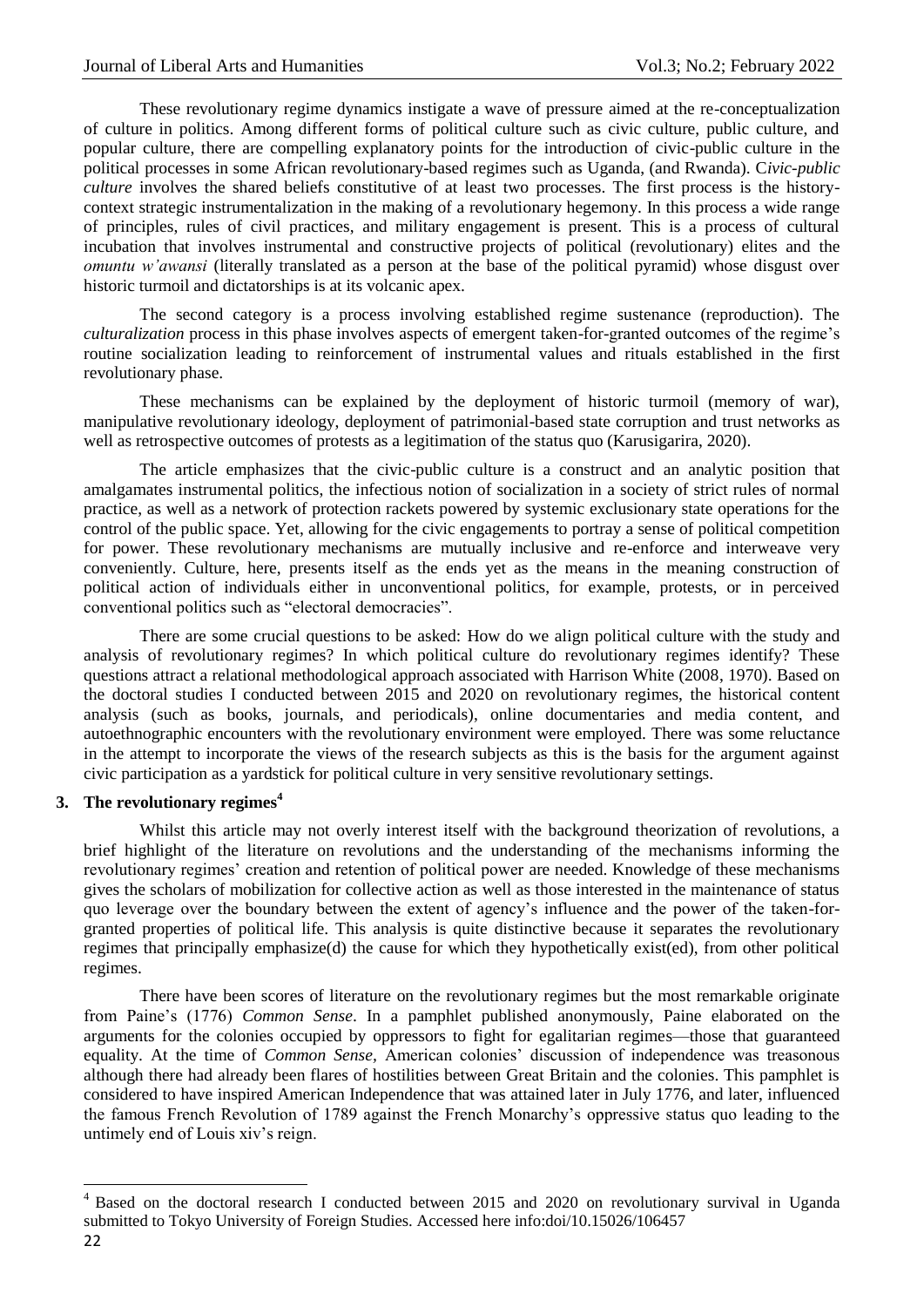**.** 

After the 1789 French revolution, decades characterized by revolutions and rebellions not only in France but also elsewhere in the world followed. Because a lot of scholars have engaged in the field of revolutionary regimes, it is only fair that a short discussion of the concept is done.

A revolution according to Huntington (1968, 264-74) is a tenet of civilization that is a way of modernizing or transitioning societies. In particular, he adds that the revolution is likely to occur in societies where political development is lagging behind economic and social development and is a result of the rapid socio-economic change. Yet, Tilly (1973) in his *revolutions and collective violence* explains fervently that the immediate causal factor in the making of revolutions is the inconsistency between the regime's expectations and the demands arising from these expectations (claims). The two scholars—though with divergent views on revolutions—asked us to reconsider the struggles (claim-making) between the economic, political, and social power holders, and those to whom this power is exercised. Five years after Charles Tilly's work, Theda Skocpol introduced the social revolution. For Skocpol (1979, 13), the social revolution is not only an effort of transitions and mechanisms of change within the nation-state but rather involves international efforts. Therefore, countries positioned in a very disadvantaged international environment experienced social revolutions such as France, China, and Russia. The realities of the parochial military and its reliance on regimes have critically retarded the courses of social revolutions (Skocpol, 1979, 23).

All states considered modern in Skocpol's (1979,19) view must be seen to be closely associated with their ―causes and achievements concerning internationally positioned capitalistic economic architecture and the nation-state formation". Revolutionary crises develop when the old regime starts to become unable to meet the challenges of evolving international conditions. Skocpol published this work in the same year that Tanzanian forces advanced to Uganda supplementing Ugandan insurrectionists leading to the end of Idi Amin's tyranny. However, although the Tanzanian forces managed to topple Idi Amin, the results of the rebellion remained far-fetched.

For Ugandans, the succession (the over-turn) pointed to the old regime of Milton Obote. The election of Milton Obote in 1980 did not represent the social change the country envisaged. Indeed, from 1981 to 1986, Museveni and the team embarked on a complete turn of events that would fundamentally change the nation "beyond a mere change of guards"<sup>5</sup>. Although there were scores of revolutions since colonization, decolonization, and post-independence in Uganda, the NRM/A has presented itself as the only authentic revolutionary regime. NRM/A does not cite the existence of international support although some conspiracy theories point to Mozambique and Libya as having been major supporters of the guerrilla revolutionary struggle. For Mozambique, Museveni had earlier fought in the Mozambican Liberation Front and already had contacts. For Libya, Muammar Gaddafi's support to the NRM/A would give Libya a stronger influence in Central and East Africa.

Later comparative historian Pincus (2007, 401) suggested that revolutions do not pit modernizers against defenders of an old regime. Rather, revolutions happen when the political nation is convinced that there is a need for political modernization, "but there are profound disagreements on the proper course of state innovation". To Pincus, state modernization is a necessary prerequisite for a revolution to occur. The extent and nature of modernizing social movements may help to shape the nature of the revolutionary regime, but they may not spark a revolution unless state modernization is already in progress.

Revolutionary regimes as Levitsky and Way (2013) define them, are regimes that emerge out of an ideology and violent struggle from below that relies on mass mobilization of people to change the existing socio-political order and its institutional structures. This definition side-lines obvious coups. The typical examples of revolutions involve the guerrilla wars, such as that of the Chinese Communist Party in 1949, the violent civil wars in France (which dismantled the Bourbon Monarchy), and Russia (which dismantled the Tsarist Autocracy and led to the rise of Soviet Union) in 1789 and 1917 respectively. In the case of Uganda, 1986 was a typical revolutionary year.

Sometimes we are prompted to imagine that the revolutionary regime is the transitional period after the war victory. In such a supposition, Uganda's revolutionary regime period would be between the victory year (1986) and the enactment of constitutional rule in 1995. This would subsequently treat the period that followed 1995 as a post-revolutionary period. This is certainly problematic.

<sup>&</sup>lt;sup>5</sup> President Museveni upon revolutionary victory said "this is not a mere change of guards; it is a fundamental change". This phrase can be cited by any person that has grown up in Uganda since 1986 because it gave a new hope for a politic that the nation was yet to achieve.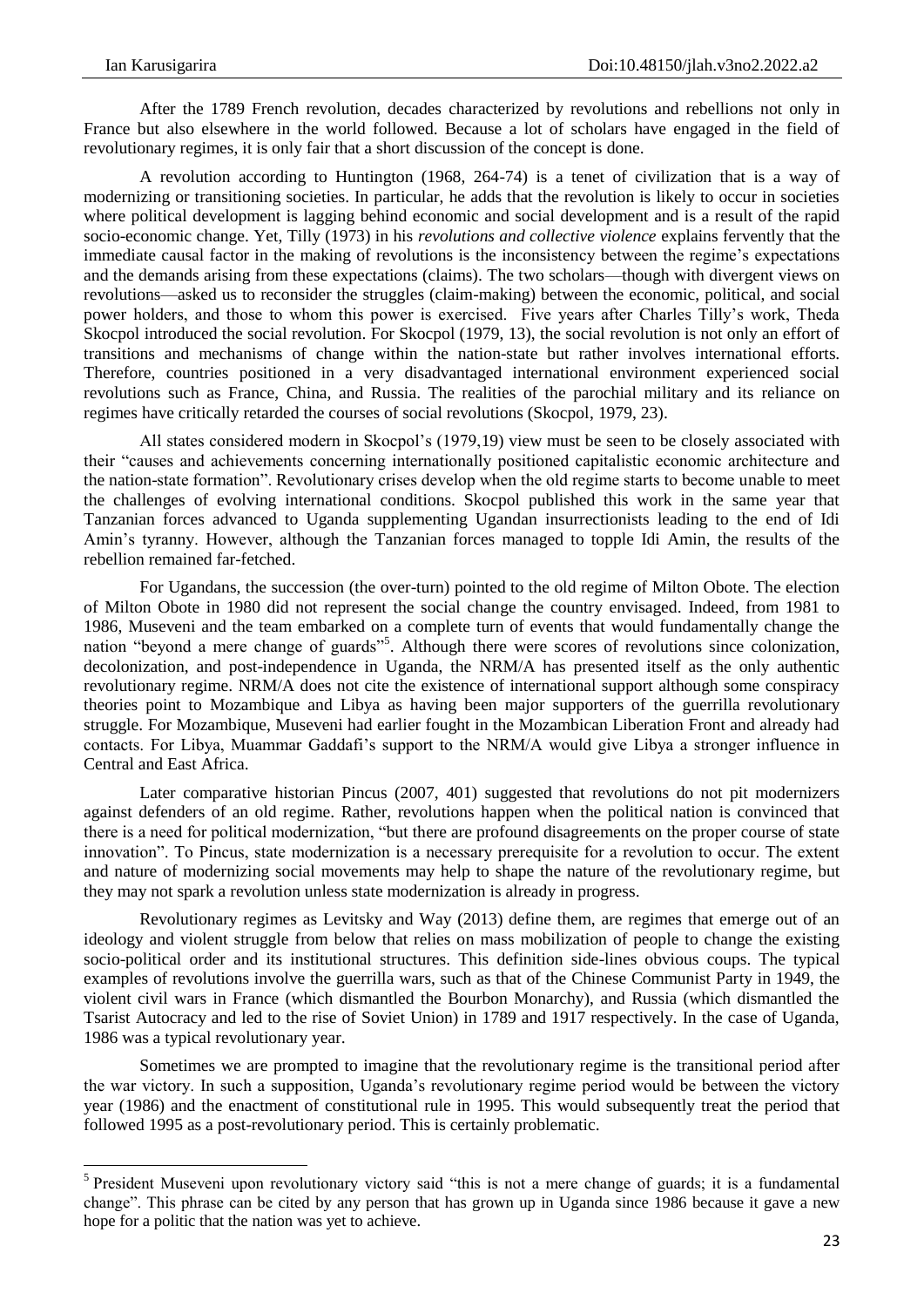The revolutionary regime in this paper is a continuous period from the period of war (a period when the NRM/A insurgents claimed the part of the sovereign state in the areas of their operations) to complete capture of the state sovereignty to present. Until a successful change from other sources of power (such as opposition political parties) takes place, our analysis remains within the revolutionary framework. When asked to define and explain the usage of the term regime in this context, the same question of boundaries regarding the term remains faint.

For some analysts (practicing politics and in academics), the regime that followed the 1986 war victory, was and still is the NRM regime. For others, the regimes have changed since 1986. These argue that the first regime was the military transition from 1986 up until 1995. From 1995 a constitutional regime emerged and has been in place since. Yet other analysts (especially NRM enthusiasts) perceive that the shift from a single-party system (Movement Political System) transformed governance and, therefore, stands on its own as a regime. The return to multi-party politics in 2005 presents its unique character that does not deserve wrapping up with other political systems. However, such trajectories (from the military regime to one-party system to multi-party system) can be characterized as reforms, transformations, reincarnations but far from the conceptual change. Change, here, means a shift in power centers from the mainstream power holders to sideline others. So as long as NRM or Museveni (or both) are still in power, there is no change. The regime is a synonym for *musevenism*. Most important to note is the fact that in its categorization, Uganda since independence presents a system where, the regime, state, government, and the person of the president are inseparable<sup>6</sup> and mostly used interchangeably. Because the institutional framework in Uganda is characterized by individual personification, the ideal conditions for conceptualization of revolutionary regimes, states, and government such as those in *musevenism* could remain problematic devoid of the analysis involving the structuring of the presidency.

## **4. Revisiting political culture as a conceptual framework**

Interestingly, the most crucial concept—political culture—used by social scientists is vaguely referenced without commitment to understanding its existence and context. The attractiveness of the concept "political culture" has not only become ambiguous but is also quite often used as a residual factor<sup>7</sup> and sometimes its usage is avoided<sup>8</sup>.

According to Street (1994), political culture has been treated as a familiar piece of furniture. The discussions on the term, in part, help the readers to understand the dos and don'ts of its usage, political systems, and (now) what I call *civic-public culture*. Let us go by Pateman's (1971) and Barry's (1978) interpretation of political culture as a composition of expectations originating from common experiences of the political system in question in a structural-functionalist lens of sociological approach. Within this definition lies the fact that Almond and Verba's (1963) *civic culture* does not exist by magic.

Political culture came to the limelight with Almond and Verba (1963) in their work *Civic Culture*. They, however, seemingly intentionally implied that *civic culture* and political culture can be synonymous terms (see also Eckstein, 1992, 104). They were struggling to distinguish political culture from *civic culture* and the political system. The behaviorist-influenced *civic culture* is wrong to assume that the attitudes held by people were enough to characterize political systems (Street, 1994). Rather, political culture constitutes complex collective feelings and images drawn from all forms of socialization with some conflicting yet others convivially complementary. Almond and Verba posited that the structure (to mean the political system) and the culture (to mean civic engagement) are a one-size-fits-all. Yet, the structure and culture reinforce each other in their separate existences and depend on each other to remain relevant. Much as they form from different processes, they are not mutually exclusive. To make clarity of what *civic culture* is; it is one of the analytical categories of the political culture in a political system.

Almond and Verba tried to imply that culture is an independent variable that accounts for people's responsiveness to their political systems such as democracy or authoritarianism. But while examining the peoples' attitudes towards their political systems, they overshadowed the processes that lead to those attitudes, which have greater explanatory power.

**<sup>.</sup>**  $6$  NTV Uganda on "presidential debate". Published January 15 2016.

<sup>&</sup>lt;https://www.youtube.com/watch?v=iBUJ5nrvxvs/ Last accessed March 10, 2019>

<sup>7</sup> Kavanagh (1972) in his work on *political culture*, page 55.

<sup>8</sup> Fred Greenstein's deliberate avoidance of the term political culture in his work, *personality and politics (1987)*, page ix.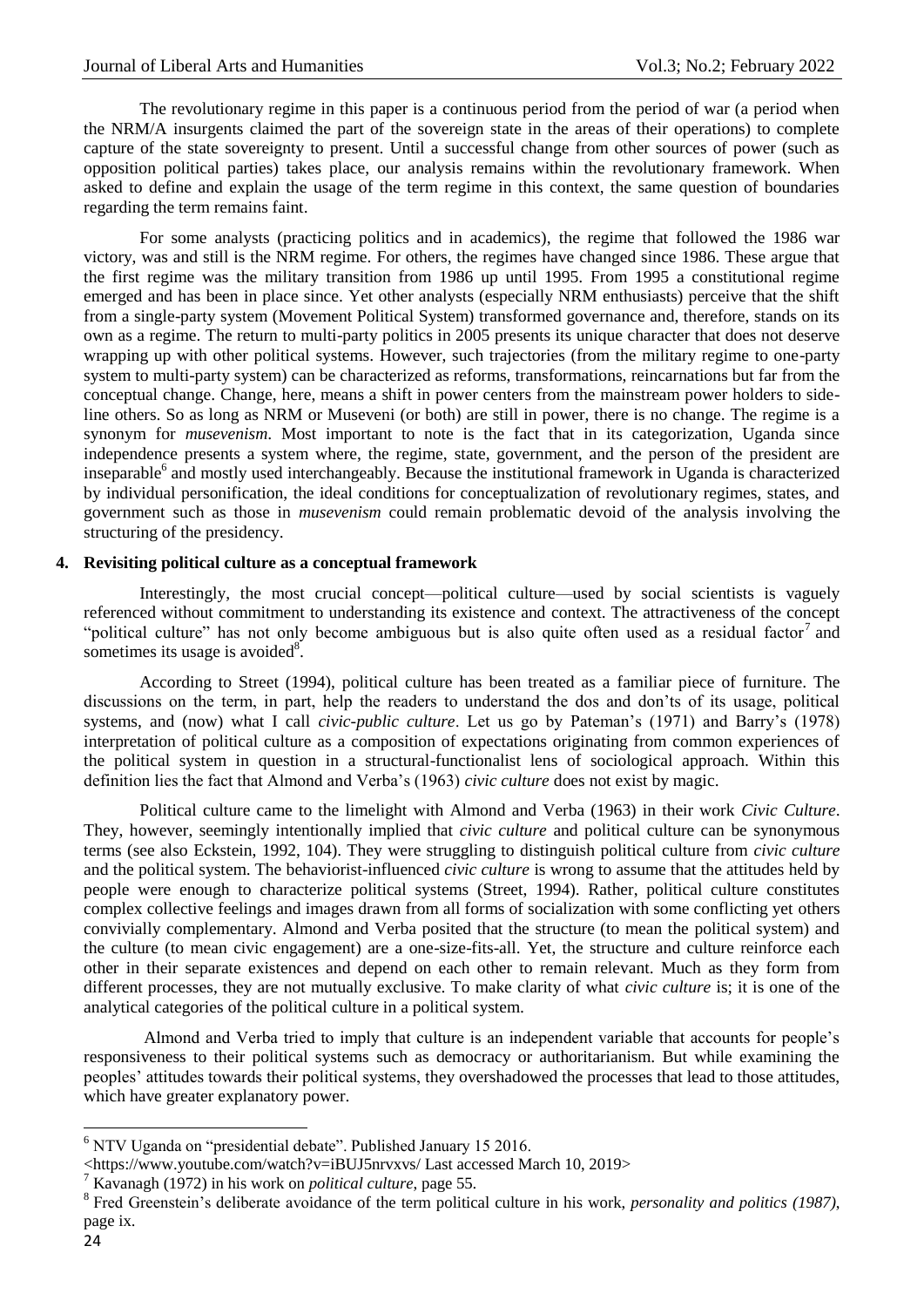It is against this backdrop that the famed (and highly referenced) *civic culture* does not account in full, for the context in which the revolutionary regime operates in Uganda. Nevertheless, they provided an analytical base for scholars starting to include cultural theories in political sociology. Almond and Verba, therefore, attempted to elucidate the political culture as a civic form. In this study, they attempted to examine the citizen's perception of their studied country cases' political systems. It does not look like they had the governments in their analytical scope. They defined *civic culture* as "transmitted through a complex socialization process" that includes training in many social institutions–family, peer group, school, and workplace–, but gave little attention to the political system itself" from which a major aspect of political power is clustered.

They made a classification of political systems based on the nature of citizens' overall perceptions of their political governance. One of such classifications was the *participant culture* in which most people revealed a high level of pride towards their political system. The other characterization was the *subject culture* whereby the citizens discount their ability to participate in and make changes to their political system but rather they consider themselves as the obedient subjects. The other characterization was the *parochial culture* where the citizens concentrate on their local issues and give little or no attention to the national-level issues. People in a *parochial culture* tend to speak less or nothing about their political establishments because, in their understanding, such political issues do not necessarily affect their lives (even though such political issues usually affect them entirely).

The findings of the *civic culture* research present an intentional emphasis on activation of activism in countries that lacked *participatory culture* such as the *subject* and the *parochial* cultures. At the back of Almond and Verba's minds, is an evident emphasis on *participatory culture* as the desired yardstick for an ideal political culture. *Civic culture*promoted by the duo assumed a rationality-activist model of democratic regime consolidation. The first challenge with such an assumption is that Almond and Verba omitted the fact that sometimes the people may not be very rational in particular circumstances. A complete acceptance of *civic culture* as a working formula of political culture omits a very significant part that underpins this analysis. Civil society is not a player in a one-sided game. Whereas there are such concepts as participatory, subject, or parochial culture, political conditions are enabled by a process in a public space (a space occupied in part by civic cultural claims). The second challenge caveating my full immersion into the *civic culture* as a theoretical formula is that the brains behind its construction (Almond and Verba) aimed to overcome the democratic fragility yet in countries such as Uganda and Rwanda under revolutionary regimes, people in the public space have a shared controlled political opinion indicating that the system is democratic while not.

Lichterman (2012, 213) reinvented the concept of civic culture to mean the cultural patterns that shape the means or ends of civic action. Any form of collective effort to solve a community problem amounts to civic culture. He argued that civic culture is a set of publicly shared representations of what makes a worthwhile problem and good solution, a good act, person, or society. This can be seen through moral vocabularies, cultural codes, and drama.

In short, Lichterman's interpretation of civic culture implies cultural forms that people use in particular sites—real, contextual, or virtual—to solve a community problem. This pragmatic line of inquiry that seeks to explain cultural causalities and outcomes is problematic. It seems that people become collective to solve problems. Also, such collectiveness intended to solve a problem can be a problem itself requiring some controls in the public spheres, for example, the state perception of civil rights protests as a threat to stability.

*Civic culture* has also garnered attention from debates over the influence of mass media (and most importantly in recent years social media) on political action. Here as Thompson (1990) puts it, mass media encompasses a process in which symbolic goods are produced and then transmitted. Thompson attempts to signal the view that ideas do not exist in a sealed compartment, but are rather intimately bound and meanings attached by their relationship with other pervasive events of everyday life. I, however, urge that although culture is perhaps produced from ideas, its reproduction may be detached from the ideas of its formative evolution. Political culture, therefore, is prone to constant change as the mass media hastens its grip of influence.

However, rather than instigate a dependent-independent variable inference, interest in the mechanisms leading to the conduciveness of the relationship within variables could yield stronger explanatory power. The mechanisms in this situation are not devoid of socio-economic, cultural, military, and political factors inherently present in a revolutionary political system.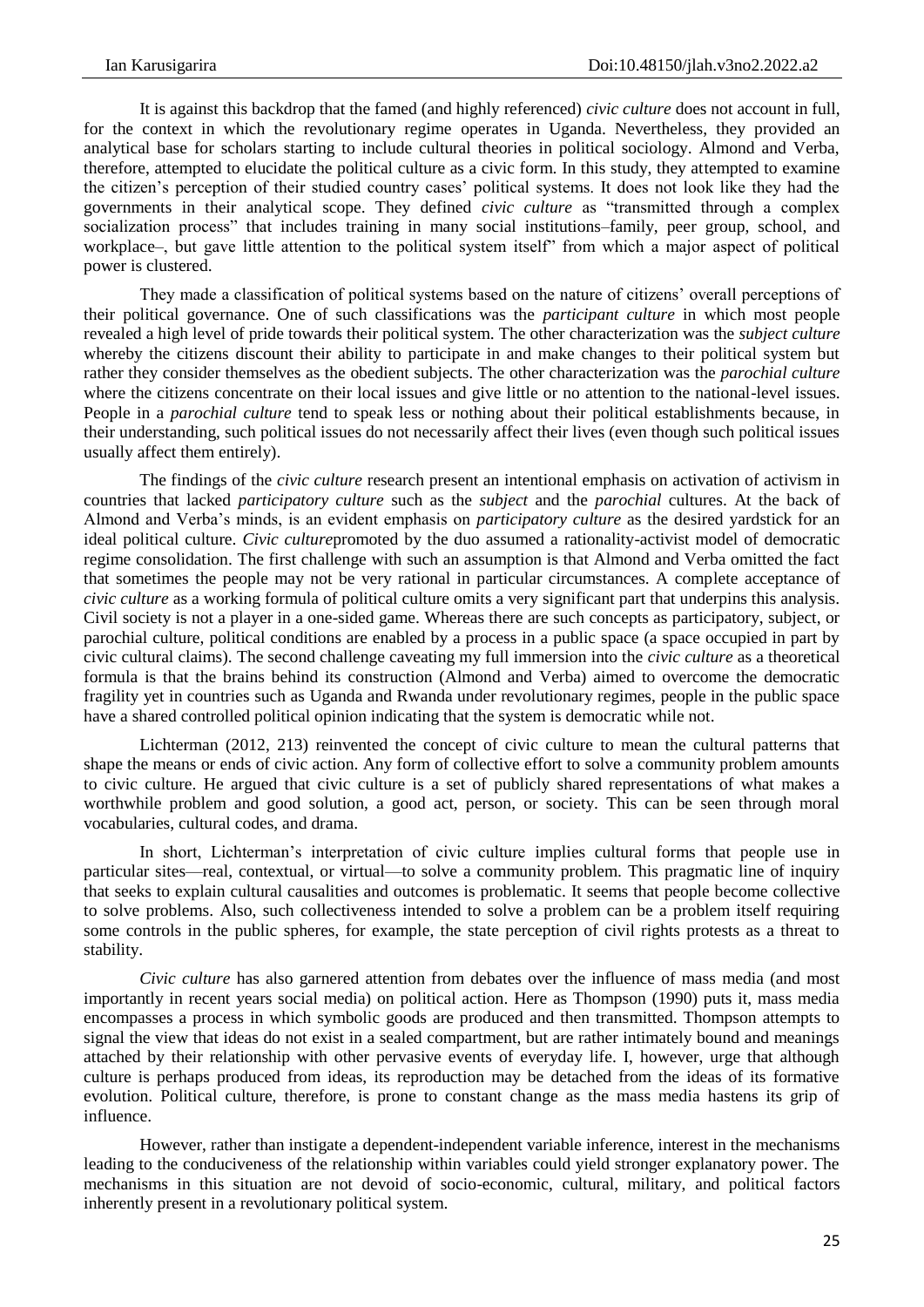As Street (1994, 101) explained, *Civic Culture* may be rather characterized to be an outcome rather than a cause as Almond and Verba would love us to think. They were also left to grapple with collective decision rule advanced by Eckstein (1992, 299). Almond and Verba did not classify interview outcomes from the elite vs agrarians, urbanites vs rural subjects which left hanging the process leading to wider agreements on political perceptions and attitudes. The collective, according to Eckstein, could be an assortment of subgroups whose position is common in agreement or disagreement with the given ordering of politics of which a slight change in expectations affects the findings.

While attempting to explain how political culture can be analyzed, Lichbach (2003) categorized culturalists into two broader frameworks i.e., subjectivity and inter-subjectivity. He introduced the subjective culturalist approach considered a close cousin of rational choice, as a study of culture involving cognition and motivation leading to action (see also Inglehart, 1977; Barnes, Kaase, and associates, 1979, and Almond and Verba, 1963; 1980). Geertz (1973) argues on the contrary to this subjective notion that because different behaviors may lie behind the same action, meaning must be interpreted to understand such action. Geertz claims (in Ricoeur 1986, 257) that understanding the pairing of what we see, with the rules of the political rituals is necessary. Lichbach then offered inter-subjectivity as an alternative approach (with which I associate). In this approach, because humans do not behave but act, the mechanisms that connect culture to actions are not merely based on interest but rather are complex as culture itself. Between cognitions and conscience lies inter-subjective consciousness (common norms). Shared cognition involves knowledge about the past and present construction of reality, while conscience helps people to handle the everyday workings within the collective action.

However, rather than diminish the norms as neither necessary nor sufficient condition for action as Lichbach (2003, 97) asserted, it should be emphasized that the cumulative effect of action precipitates a kind of (normative) outcome in many ways different from the previous action. Lichbach's assertion lacked clarity on the unknown elements of culture located in the side-lines of collective consciousness although a highlight was made of norms being regulative and implying external control.

Yet, Robertson's (1985) definition of political culture seems to fit so neatly in Almond and Verba's *civic culture* as the totality of ideas and attitudes towards authority or government. This is one side of the coin (involving interest in the attitudes of citizens), lacking an equally meaningful opposite side (involving the restraints organized around the formation of such attitudes usually from the state apparatuses of coercion). Relatedly, Rose (1980) describes the values, beliefs, and emotions as constitutive of the culture that gives meaning to politics yet most of the time taken for granted. Within his behaviorist notion of political life, Kavanagh (1985) argued that the culture positions its members to consider certain political behaviors as acceptable while others do not. He suggested in this characterization that the political system is embedded in the political culture. Kavanagh had earlier in 1972 claimed that political culture is part of the larger culture of a society (call it a subculture).

Williams (1989) insightfully defined political culture in a much simpler yet broader sense. He argued that every society has its shape, purpose, and meaning. He added that the making of society, therefore, is through finding the meanings and directions. A society's growth is constitutive of debates and contestation involving amendment of such meanings and directions under the pressure of experience, contact, and discovery. This is a process of symbolic creativity as Willis (1990) put it. But this insinuation of culture as symbolic creativity seems to put the ideational notion in the lead. Yet what happens behind the curtains of the human brain is much bigger than intentional creativity. We ought to give equal importance to the process of embedding taken-for-granted-ness (a field in which the self is partly an alien). Perhaps, Norton's (2004) description of culture (although without the adjective *political*) could be subtly crafted to include both public and civic elements of culture although no clarity was done as an attempt to amalgamate the two sources of culture (civic and public). She treats culture as a matrix or a network of meanings, at once a linguistic and material phenomenon, and skillfully shows the mutuality of culture with politics, language, and authority.

To this effect, therefore, political culture is as old as social science disciplines. Some scholars treat political culture as subservient to material forces or systemic requirements, for example, Marxists and ideational scholars who understand ideas and strategy as wholesomely constitutive of political culture. Bureaucratic adherents are fascinated by setting up rules that govern society with impersonal and professional ties to doing things. The Durkheimians advance the normative clustering of society in a structure of values, symbols, and taboos.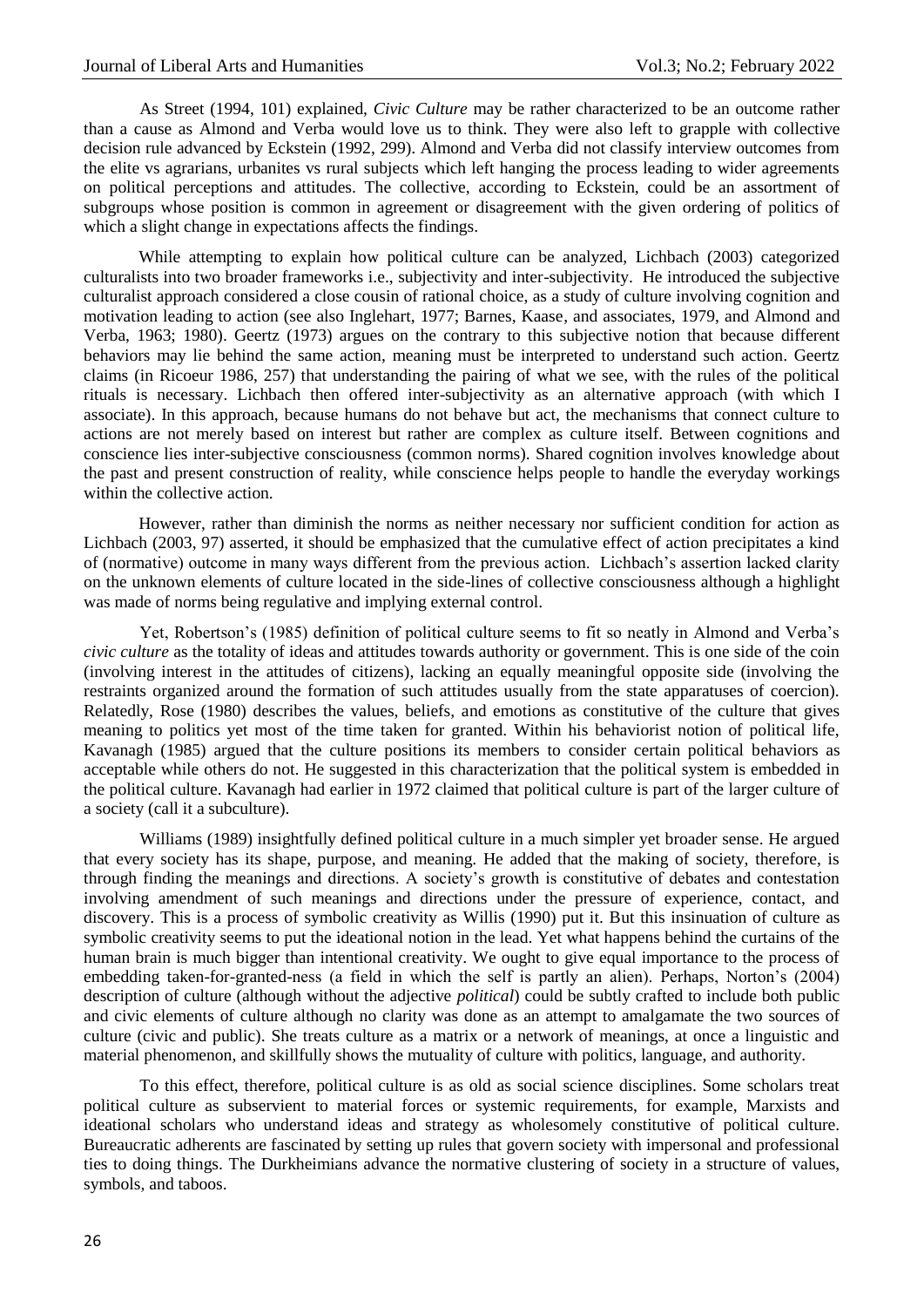**.** 

The scholarship which suggests that society is made of beliefs, norms, and collective values, intimately places culture at the center of its analysis, insinuating that culture influences action rather than reductionism.

Other scholars treat political culture as an intellectual core. For instance, for society to exist and prosper, according to Alexis Tocqueville<sup>9</sup> the minds of its citizens must be held together by certain predominant ideas, although ideas cannot just be accepted in equal measures by all citizens (see also Street, 1994, 67). Chomsky and Herman (1988) had theorized this part of the analysis of culture as a *propaganda model of communication* involving the manufacture of public consent of war citing the US invasion of foreign lands. Chomsky and Herman in this work illustrated that we should have a few powerful political elites and the rest of the population should spectate, and get forced to concede to their narratives. Earlier, in 1922, Lippmann had discussed the same notion of manufacture of public consent, although he used the conception to include broadly the political public relations to rally public opinion towards government policies and not just the justification for the invasion of foreign lands. Lippmann believed that the concerns of all people if not left in the domain of a small specialized political class can elude the public to unnecessary proportions and cause the disorder. In other words, in the case of Uganda, the objective reason is all we need and only the revolutionary regime has the patents.

Yet, Chase (2005) explained the embeddedness of culture in the dispute process. He emphasized that institutional practices such as those of regimes are a passage through which socio-cultural life is maintained, challenged as well as altered. Although Chase emphasized the institutions of laws, his claims expounded on not only how power influences the societal outlook and associated culture, but also how the practices are determined by the cultural heritage. Therefore, culture is so complex that anyone set of institutional practices can hardly explain it. He associated himself with Geertz (1973) who observed that man creates rules by enclosing self in a set of meaningful forms (webs of signification that he has spun<sup>10</sup>). Geertz's web is spun by man's social interaction, symbolization, epistemologies, and practices (Chase, 2005). This web that suspends man,according to Chase, comprises, in part, the regime institutions that enable or disable particular aspects of socio-political life (or consider public culture in Eckstein's conceptualization), and partly the internally held ideas and beliefs (sometimes not quantifiable) that make the universe tolerable. According to Geertz, even when the frequently odd and fragmented elements of culture are admitted, identifying meaningful symbols and clusters of such symbols would yield statements of the underlying regularities of human experience embedded in their formation<sup>11</sup> (see also Geertz 1973, 408). Chase treated culture as an immutable explanatory variable in a sense that dispute-ways reflect and, in turn, affect culture. There is, however, a problem with this kind of cultural analysis. It treats culture as either the making of man or primordially-essentially placed. They are devoid of cultural self-reinvigoration processes.

Wolf (1999) explained how social and cultural configurations intertwine with considerations of power in its nexus with ideas. From Wolf's power analysis, then, we see the meaning through culture's role in upholding one version of the story as true against other possibilities. Wolf implied that what happens in the social world, must first be made possible by the determinant power (controllers of the public spaces). Wolf was dissatisfied with the anthropologists' over-reliance on the claims that see cultural coherence as the result of cultural-linguistic logic and aesthetics rather than focus more on how power structures such logic and aesthetics in the first place. Lukes (2005 [1974]) in his work, *a radical view* in the third face of power emphasized the mechanisms of power in shaping the systems. Lukes illustrated how political elites can influence others by manipulating their preferences and interests through myth or ritual creation and dissemination (see also, Nozaki, 2009; Ross, 2009; Scott, 2005). This is a typical example in Lustick's (2006) interpretation of the spate of novels, films in the United States that reinforced the fear of terrorism as well as the need for a *war on terror* to make the country safe following the September 11 attacks or as frame-action alternatives. Rather than ideas, Harris (1979) insisted on a careful verification of the behavioral facts organized by researchers using operationalized epistemologies because the social phenomena such as power and regimes are beyond the assumptions of the "so-called natives' lived experiences".

<sup>9</sup> Alexis de Tocqueville, on *Democracy in America*, Volume II (New York: Knopf, 1945), pp. 8.

<sup>&</sup>lt;sup>10</sup> Clifford Geertz, in his "Fact and Law in Comparative Perspective", *Supra Note* 7, pp. 167.

<sup>&</sup>lt;sup>11</sup> In, Jerry D. Moore (2019), in his work, *Visions of Culture: An Annotated Reader pp.* 364. quoted Clifford Geertz.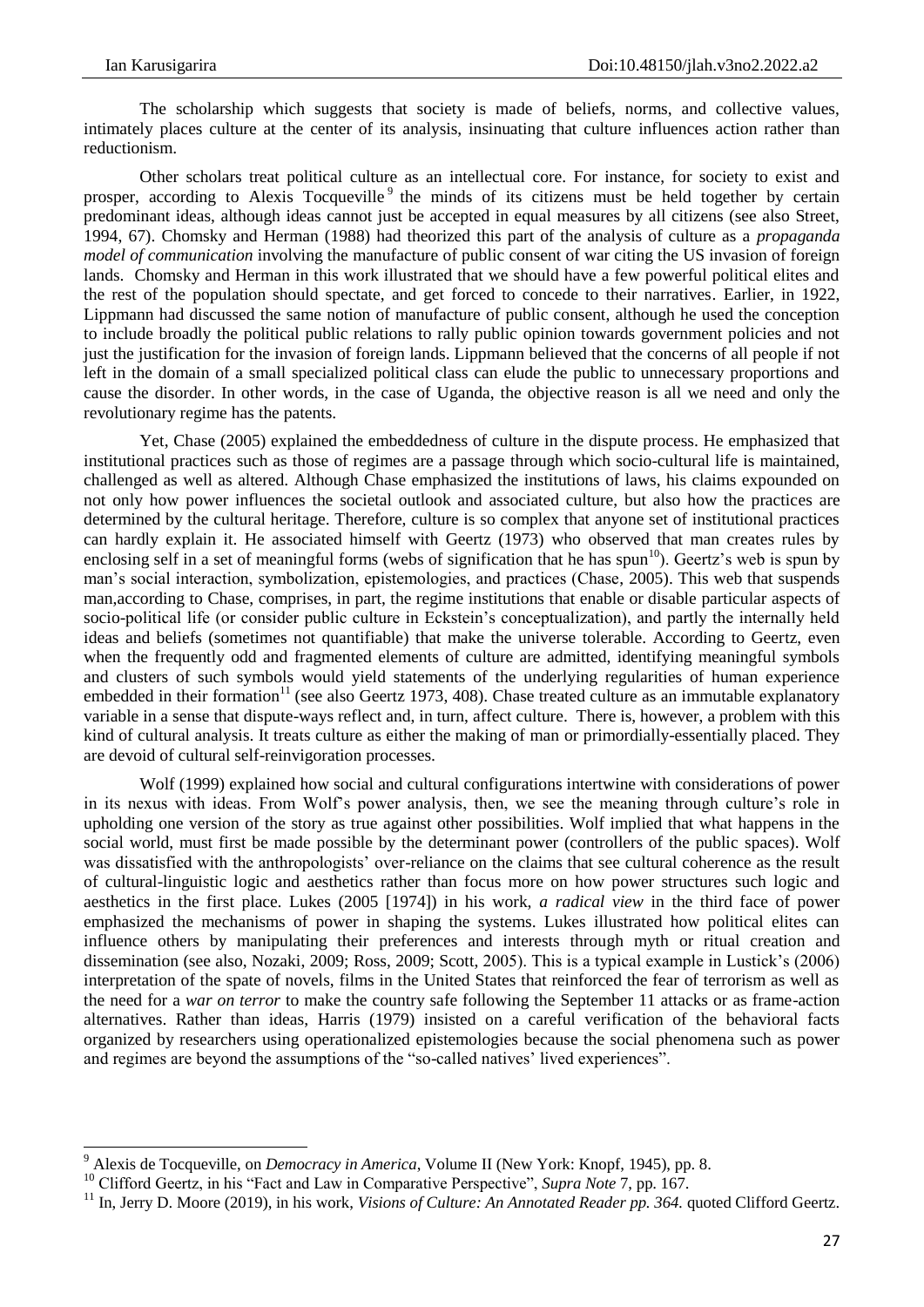Additionally, Jessop (2004) introduced the cultural political economy in the cultural turn. He equally treated culture as an instrumental project achievable through semiosis, as well as extra-semiosis. He attempted to equally treat culture as a mere outcome of state hegemonic vision accumulated from instrumental strategies based on the knowledge economy. To Jessop (2004), culture, its evolution, ordering, reproduction, and transformation depend both on the master political discourse (usually nurtured by the power holders) as well as the emergent non-semiotic features that include an overall configuration of specific semiotic contexts and complexities of the natural and social worlds in which such semiosis occurs. He labored to steer a path between soft cultural economics with a semiotic character claiming *culturalization* of economic life common with works such as those of Lash and Urry (1994*)* or Williams' (1980). Jessop in his relational approach did not, however, explain whether the social world's emergent complexities pass through the same path as the instrumental semiotic discourses. The elements of natural worlds are majorly judicial notices—the natural law. Nonetheless, Jessop succeeds at explaining the constant variation in routine practices (wittingly or unwittingly) which produces radical transformations of such practices subsequently leading to either changing or stabilizing. This was a great step in the analysis of cultural turn.

Tillians, with whom I associate, on the other hand, treat the political culture as a product of causal mechanisms that cannot be reduced to merely one set of knowledge. Tilly (1978, 61) asked us to rather than extrapolate interest from the research population's utterances and actions (seen commonly as a pattern-like culture), or from a general correlation between interest and social position, we should compromise in between these two otherwise repelling processes. We, therefore, ought to treat the relations of production as determinants of the interests that people pursue on average in a long-run as well as give much attention to peoples' articulations of their interests as an explanation of their actions in the short-run (see also Krinsky and Mische, 2013, 6). Although Tilly (1994) suffered irritability with Parsonsian behavioral functionalism and total contempt of Durkheimian traditions of culture, his attention to historical patterns and processes satisfied the notion of political culture that I seek to define. The work on state formation and state transformation as analytical categories presented the notion of transactions, identity, and relations which are necessary conditions for the production and reproduction of cultural properties in a regime setting such as a revolutionary one.

Although political culture has been discussed, revolutionary regimes as cultural entities have not been incorporated to extract meaning formations both within the civic space and the public arena. Understanding revolutionary regimes entail interest in masses awakening and the mass-led actions to reduce obstacles to access to the public space necessary for civic engagements. Section five introduces civic-public culture as a form of culture that possesses the characteristics of a revolutionary regime's political culture.

#### **5. Findings—civic-public culture as a concept**

*Civic-public culture* is a form of political culture that is completely undiscussed in social sciences. It is a political culture that stems from the colonial legacy of European hegemonies manifested publicly with historical and contingent elements that fall within the civic interaction. Such colonial hegemonies at the time of colonization had difficulty (unwillingness) understanding the fate of politics that would follow their conquest spree in fragmented nation-states based on a range of heterogeneous pre-colonial identities. Nationalism and revolutionary movements, severe new wars (consider internal civil conflicts), population disintegrations, and nation-building strategies that followed the post-colonial African political path required that a vast majority of comparative political analysts pick interest in the redefinition of political culture. We needed to explain the legitimation and signification of new sources of power and new responses to such power by the masses. Rather than use political culture as a sum-up of all the political explanations, the dynamics in which cultural properties are configured are another better and more sophisticated way to analyze political cultures/subcultures. Given this backdrop, the unending legitimation of such new sources of political power and the citizens' unending redefinition of their political lives draws us to the processes that outline the importance of multi-dimensional cultural analysis of revolutionary post-colonial regimes in Africa.

This form of political culture plays a very important explanatory role in one, the way it shapes and constitutes political actions, and two, (perhaps most importantly) the construction (including the taken-forgranted) just beyond instrumental aspects of culture itself.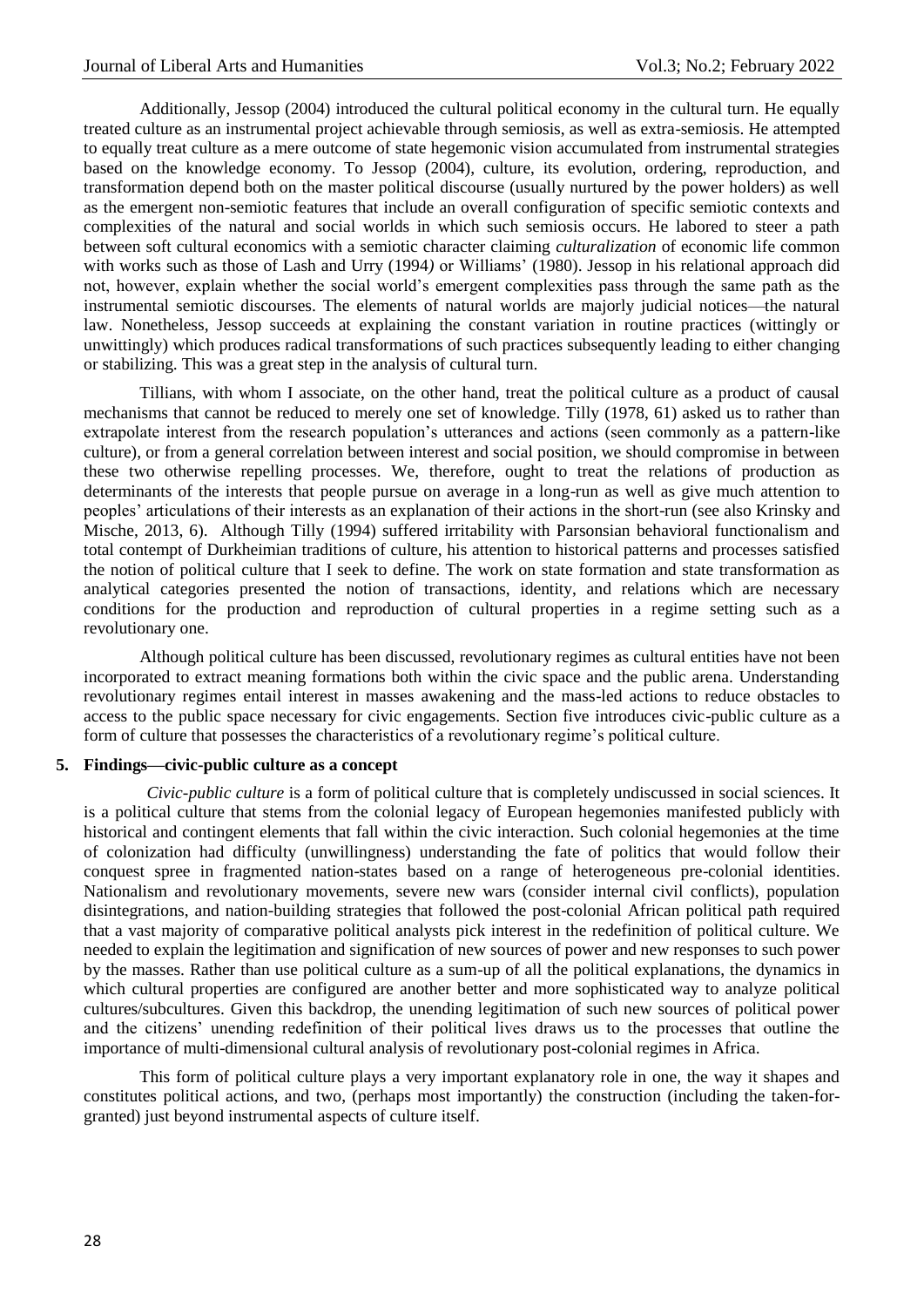**.** 

This characterization can be possible if we give equal treatment to political socialization commonly derived from the sources of state power (usually considered elitist through state apparatuses), the other socializations (such as familial, communal, or generational informal socialization usually considered as *irrational periphery*)<sup>12</sup> and the conditions necessary and sufficient for these socializations.

When the peoples' recollections and orientations of their past and present are in a serious contestation with the political system in which they are clustered, socialization receives new elements within which to operate. In the likely event that the orientations to the past and present of societal membership is disintegrated, Eckstein's (1992) political socialization seen as the regime's narrative of public opinion may displace all other forms of socialization to invent new routines in which all members must cluster and invert the contradicting historical truth or fiction. In this kind of political culture, the civic element (associated with Verba and Almond (1963)) may be muted for the time being (whether forcibly or otherwise). This restricted political culture can also be referred to as the *public culture* commonly associated with Eckstein (1992), but one that is (if at all) discussed faintly and quite vaguely to mean public space, or public appearance, or control.

Understanding conformity to a revolutionary *civic-public culture* for both the crafters and the followers requires steps to address cultural integration. Rather than espouse Levi Strauss' "surplus of signifiers" (or excess) dilemma, we are reminded of a need to parsimoniously select and reduce the range of cultural relevance to a much narrower and smaller set of referents<sup>13</sup> (see also Wiseman, 2007, 56). The revolutionary political systems aspire for mass integration in their collective beliefs. The citizens for example do not have to share the regime's ideology but open criticism may perhaps win an instant reprisal. There are reports in Communist China, where just using a social media platform such as *WhatsApp* (perceived to distort the national narrative) is a total prohibition. In Rwanda, although it is intrinsically impossible that all citizens support Kagame's nationalization/*de-ethnicization* project, the channels through which free expression of the alternative views are opaquely closed. Questioning Kagame's national cultural integration amounts to a charge related to genocide perpetration that attracts imprisonment amounting to a death sentence. Similarly, in Uganda, any king or traditional ruler who openly opposes *musevenism* may risk severe reprisal from the regime (the kingdom establishments understand this condition perfectly). So, in this complex environment, we may find presumed materiality and immateriality, that both complement the construction and resilience of political symbolization.

*Civic-public culture* is a result of the collection of elements fragmented in different forms of political culture such as civic and public. The studies on culture in political and historical sociology have at least associated with culture in terms of public or civic in their independent capacities. Whereas culture is about shared norms and values, political culture does not necessarily mean that people fundamentally agree with all aspects of political order and understand it in equal terms. Luehmann (2007) reminds us that experiences or representations are not equal to the ability to nurture identity development (see also Avraamidou, 2016, 22). The people are rather likely to share a common view about their public environment including their political leaders, structures, and the sustained symbols and values of public life (Green and Luehmann, 2007, 198). Green and Luehmann posited that public culture entails citizens' general feelings towards governance including their desire (as well as lack of it) to participate in political issues. The concept of political culture inspires a recognition of the long-term impact of socio-economic and historical circumstances. The challenge arises though when we start by associating culture to the "general feeling toward government" (common with Civic cultural adherents) and avoiding the history, contingency, and regimes' actors' perception on the shaping of the environment susceptible to the public's rational/irrational scrutiny and *vice-versa* (if indeed, ideational scholarship deserves a page of academic space).

It is, therefore, a convenient attempt to clarify the kind of political culture we are referring to. In this study, the lucidity arising from the convergences between the public and civic culture is core. It generates a new concept of the *Civic-Public Culture* in the political-cultural and sociological studies that relational scholars, as well as other analytical lenses, may find beneficial. Treating the two strands of knowledge—the civic and public—as a compound of a bi-dimensional cultural process, support Thompson, Ellis, and Wildavsky's 1990 work.

 $12$  Irrational periphery as figuratively used by many elites with whom I spent time sharing informal discussions, implies the willing voters that lack alternative course of action.

<sup>13</sup> More elaborate in Eric Wolf's (1989) *Distinguished Lecture at 88th Annual Meeting of American Anthropological Association, on Facing Power-Old Insights New Questions.* Page. 592.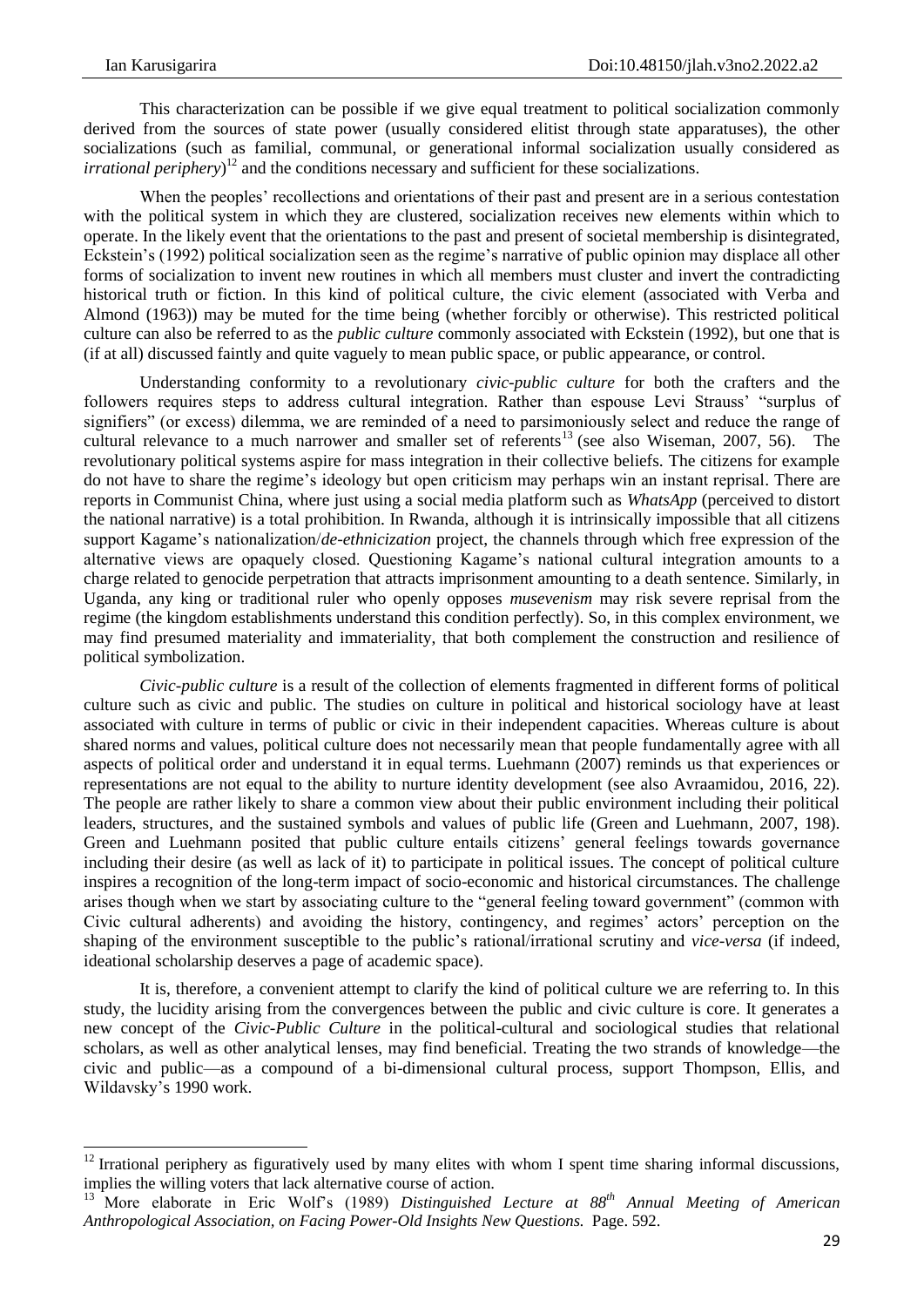The *civic-public culture* explains the relationship between the center and the periphery as selfreinforcing and how different individuals internalize rival ways of collective political life to generate a revolutionary consensus on power.

Finally, the cultural analysis in this paper is not necessarily a derivative of the "primordial ethos" but rather the carefully framed and constructed belief systems that run wild through the state institutions and set the pace of the political agenda. It may start with the instrumentalist strategic alignment but gain selfreinforcement through the power of coercion and forcible enforcement, as well as through ideological processes resulting from the regime narratives, the invisible arm of patriarchy-based corruption, and the legitimation *post-hoc* effects of systemic protests (Karusigarira, 2020). The agency-inspired political institutions (such as regimes and states) may reconstruct, revive and regenerate such agendas into lasting political folklores and rituals that sink deep into the wider membership of the nation-states. Such a cultural process is reinvigorated by the existence of opposing forces that appear to be a threat to politically-defined well-being yet legitimating the revolutionaries whose regime is ideologically grounded as "clean and acceptable". The renewed political contestations in revolutionary Uganda, have bled an interwoven history and emotions of wars that continue to construct actions of agency in the revitalization of political power. Similar cases of revolutionary culture have existed (or still exist) in Uganda, Rwanda, Congo, Burundi, South Sudan, and South Africa among others, but sufficient analysis seems to remain scanty.

#### **6. Conclusion**

The fusion of ideational explanatory framework with the cultural properties (including the taken-forgranted embedded revolutionary sub-cultures that make personalities and structures more re-enforced) could inspire some academic ingenuity. The inclusion of a web of intersubjectivities in the analysis of civic and public spaces introduces newer nuances to explanations of the revolutionary regime's durability. The alternative description of revolutionary regimes as both "social-cultural beings" and rational/ideational spaces, shifts the attention from the dominant democratization and authoritarian discourses of knowledge on Africa.

The concept "civic-public culture"—analyzed here—can effectively explain limited civic participation in not only the revolutionary settings but also political systems associated with quasi-democracy and absolutism in Africa. What we do in our everyday lives is partly inhibited by the socio-political environments wherein we live and interact. This, somewhat, limits what we know and represent about our social realities. With this conceptual analysis, we can visualize the shrinking civic space in electoral political mechanisms of Africa's revolutionaries and other authoritarian contexts. On the flip side of the coin, however, lies the possibilities of recourse to the very mass violence that precipitated the revolutionary turn if ideological bonds can no longer hold the revolutionary military philosophy.

As part of decolonizing literature, the significance of the study relates to the explanatory unsuitability of some typologies of western-oriented political cultures in parts of Africa. For example, the civic culture requires some redefinitions to apply to most of Africa. Similarly, Ekstein's public culture requires the understanding of who controls the public space in which civic interactions take place. Scholars interested in African politics, political culture, and revolutionary politics may have an interest in this content.

Finally, this research is part of the "move to the middle" methodological strands and, therefore, suffers directly or indirectly from similar ambiguities. These ambiguities stem from the attempts to disregard the omnipotence of agency yet be skeptical of a total culturalist dimension. Situated in relational studies, it is a contribution to constantly unresolved questions about the description of political systems in Africa. The paper does not offer not only the inciteful threshold for what durability or consolidation means but also cannot explain the distinction between revolutionary regime culture and authoritarian regime culture as they may both possess the same cultural qualities or at least purport to have of such qualities.

#### **Acknowledgment**

Professor Yasuyuki Matsunaga of Tokyo University of Foreign Studies (TUFS) whose guidance through my dissertation writing enabled the academic identity with which I, and this article, associate relational studies. Professor Shinichi Takeuchi (Director of African Studies Center, TUFS) that not only offered financial assistance for the doctoral fieldwork whereon this paper is based but also his—and the ASC's—unreserved efforts at bolstering studies on Africa and scholarly exchange between and among the Japanese scholars on Africa, and African scholars both on Asia and Africa.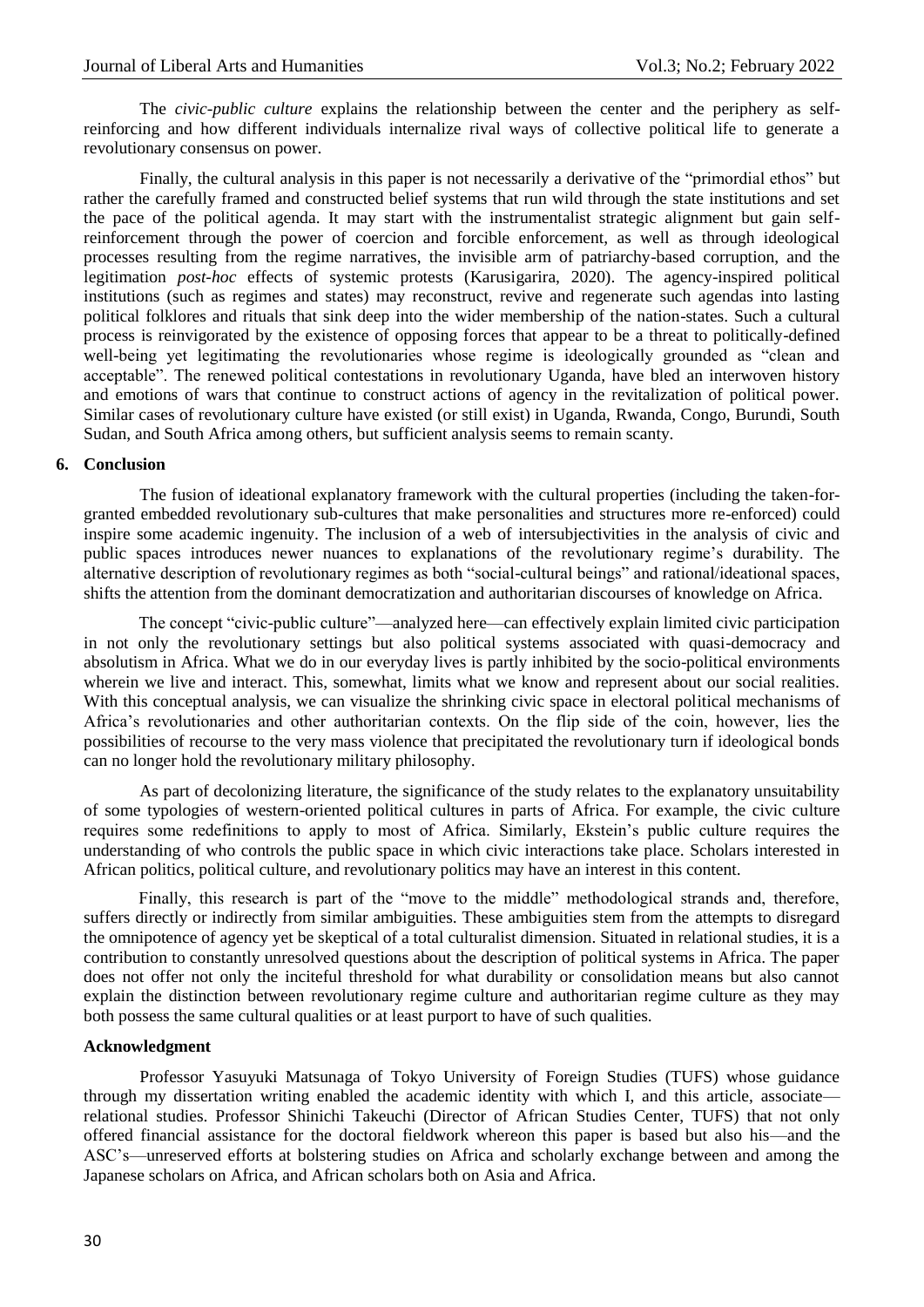#### **References**

Almond, Gabriel and Sydney Verba (eds.). 1963. *The Civic Culture Revisited*. Newbury Park, Calif.: Sage. ————1980. *The Civic Culture: Political Attitudes and Democracy in Five Nations*. Boston: Little, Brown

& Co.

- Avraamidou, Lucy. 2016. *Studying Science Teacher Identity: Theoretical, Methodological and Empirical Explorations*. Rotterdam The Netherlands: Sense Pub.
- Barnes, Samuel, Max Kaase, et al. 1979. *Political Action: Mass Participation in Five Western Democracies*. Beverly Hills, Calif.: Sage.
- Barry, Brain. 1978. *Sociologists, Economists and Democracy*. Chicago: University of Chicago Press.
- Chase, Oscar G. 2005. *Law, Culture, and Ritual: Disputing Systems in Cross-cultural Context*. New York: New York University Press.
- Eckstein, Harry. 1992. *Regarding Politics: Essays on Political Theory, Stability, and Change*. Berkeley: University of California Press.
- Geertz, Clifford. 1973. "Thick description: toward an interpretive theory of culture". In, Clifford Geertz (ed.), *The Interpretation of Cultures: Selected Essays*. pp. 3-30. New York: Basic Books.
- Green, December, and Laura Luehmann. 2007. *Comparative Politics of the Global South: Linking Concepts and Cases*. Boulder, CO: Lynne Rienner Publishers,
- Harris, Marvin. 1979. Cultural Materialism: The Struggle for a Science of Culture. New York: Random House. Hawkes.
- Herman, Edward S. and Noam Chomsky. 1988. *Manufacturing Consent: The Political Economy of the Mass Media*. London: Vintage Digital.
- Huntington, Samuel. 1968. *Political Order in Changing Societies*. New Haven: Yale University Press.
- Inglehart, Ronald. 1977. *The Silent Revolution: Changing Values and Political Styles among Western Publics*. Princeton: Princeton University Press.
- Jessop, Bob. 2004. Critical Semiotic Analysis and Cultural Political Economy. *Critical Discourse Studies*, 1 (2), 159-74.
- Karusigarira, Ian. 2020. *Victims of Violence or Heroism? :A Relational Historical Analysis of Revolutionary Regime Culture and Survival Apocalypse in Uganda*. A doctoral Dissertation submitted to Tokyo University of Foreign Studies. info:doi/10.15026/106457.
- Kavanagh, Dennis (1985). *British Politics: Continuities and Change.* Oxford: Oxford University Press ————1972. *Political Culture*. London: Macmillan.
- Krinsky, John and Ann Mische. 2013. "Formations and formalisms: Charles Tilly and the paradox of the actor.‖ *Annual Review of Sociology* 39, no. 1: 1-26. doi:10.1146/annurev-soc-071312-145547.
- Lachapelle, Jean., Steven Levitsky., Lucan A. Way., and Adam E. Casey. 2021. "Social revolution and authoritarian durability—erratum". *World Politics*, 73(3), 592–592.
	- https://doi.org/10.1017/s0043887121000071
- Lash, Scott and John, Urry. 1994. *Economies of Signs and Space*. London: Sage.
- Levitsky, Steven and Lucan A. Way. 2013 "The durability of revolutionary regimes." *Journal of Democracy* 24, no. 3: 5-17. doi:10.1353/jod.2013.0043.
- Lichbach, Mark I. 2003. *Is Rational Choice All of Social Science?* Michigan: University of Michigan.
- Lichterman, Paul. 2012. "Reinventing the concept of civic culture," In J.C Alexander., R.N Jacobs., and P Smith (eds.), *The Oxford Handbook of Cultural Sociology*. Oxford: Oxford Univ. Pr.
- Lippmann, Walter. 1922. *Public Opinion*. New York: Harcourt Brace.
- Luehmann, Laura. 2007. "Identity development as a lens to science teachers' preparation". *Science Education*. 91(5). 833-39.
- Lukes, Steven S. 2005 [1974]. *Power: A radical view* (Vol. 1). Macmillan: London
- Lustick, Ian. 2006. *Trapped in the War on Terror*. Philadelphia: University of Pennsylvania Press.
- Norton, Anne. 2004. *95 Theses on Culture, Politics and Method*. New Haven, CT, and London: Yale University Press.
- Nozaki, Yoshiko. 2009. *War Memory, Nationalism, and Education in Postwar Japan, 1945-2007: The Japanese History Textbook Controversy and Ienaga Saburo's Court Challenges*. London: Routledge.
- Paine, Thomas. 1776. *Common Sense*. Philadelphia: W. & T. Bradford.
- Pateman, Carole. 1971. "Political culture, political structure and political change." *British Journal of Political Science* 1, no. 3: 291-305. doi:10.1017/s0007123400009133.